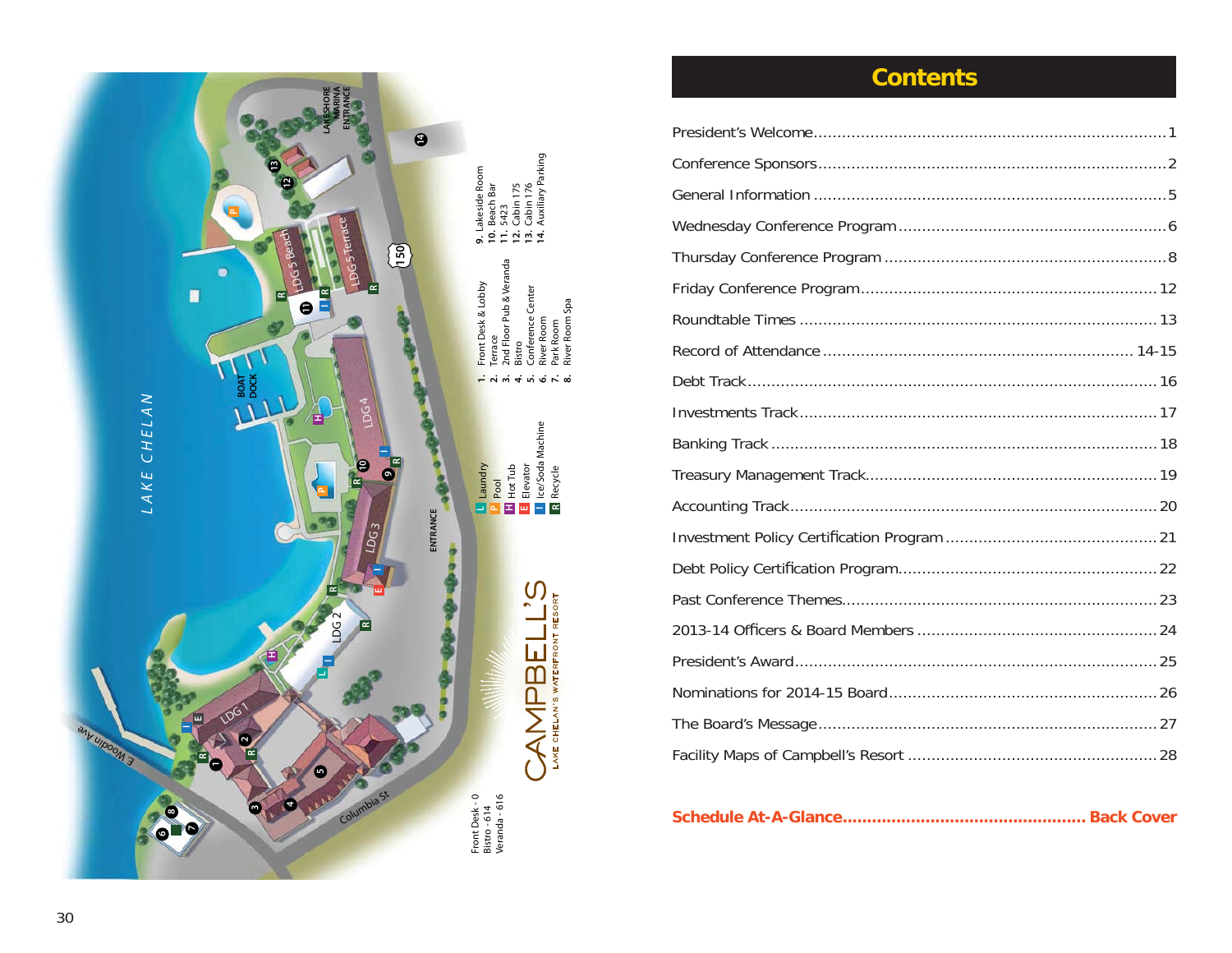

### **WMTA Mission Statement**

To promote the profession of Municipal Treasurers in the state of Washington through education, mutual support, professional recognition, and legislative advocacy.

> You can visit the WMTA website at **www.wmta-online.com**



**Upper Level**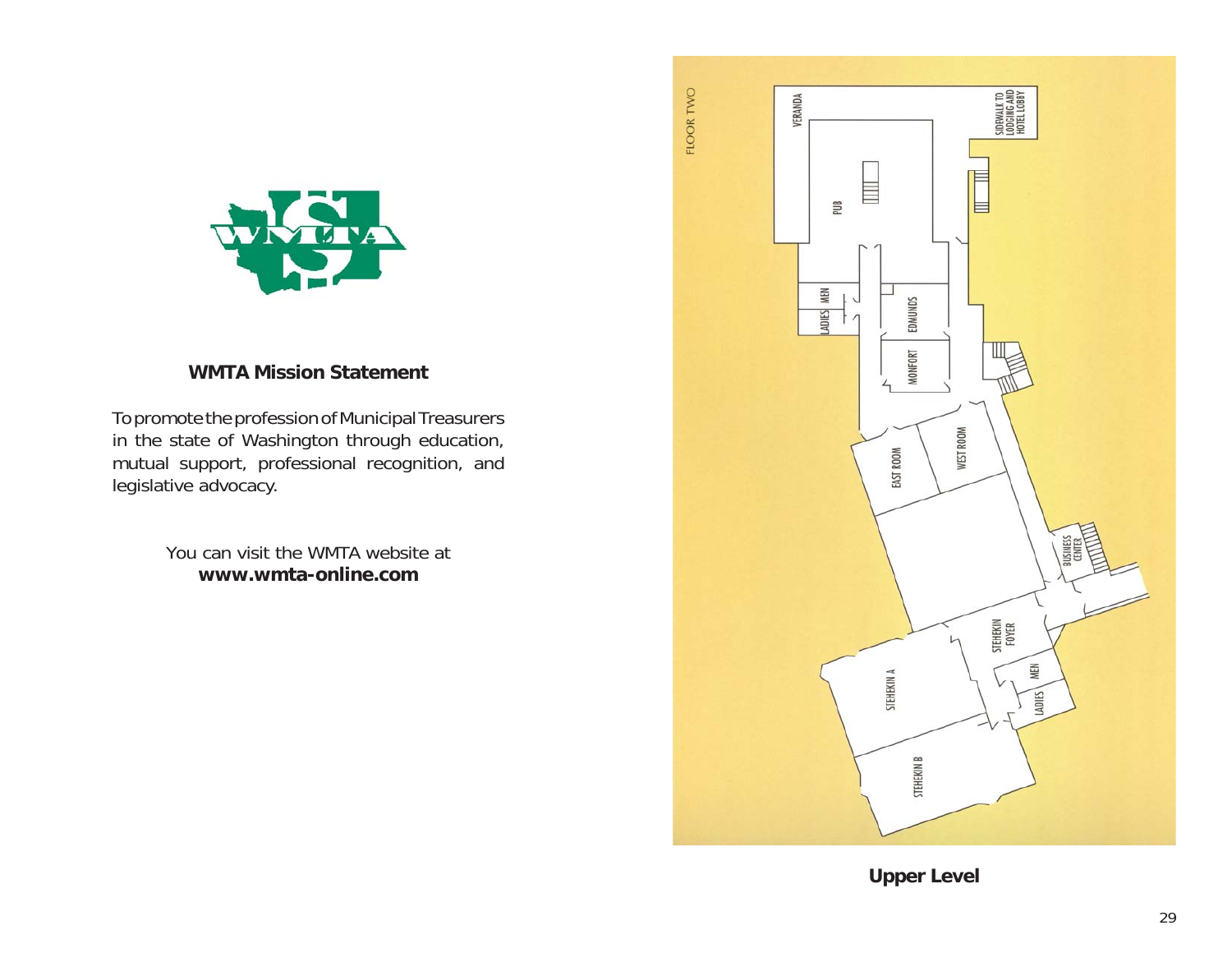

Welcome to the 31st Annual Washington Municipal Treasurer's Association conference! The board has worked diligently to provide an exciting and educational venue.

I am encourage and look forward to meeting all attendees and hope you take advantage of the many classes offered as well as information sharing with your peers.

This year I have chosen to use Harry Potter World of Wizarding as my theme. One of the large reasons I enjoy the series is not only because of the magic and imagination, but because of the person Harry represents. He is brought up in a home always reminded he is the orphaned child his relatives have taken in, and not as, or will never be as important as his cousin. He is made to feel unloved, somewhat worthless and different. When he reaches the age of 10 he then learns he has an entirely different world where he is famous and thought

### It matters not what someone is born, but what they grow to be. – Albus Dumbledore

of a hero, whose parent's love and protection allowed him to be the only wizard to survive the death sentence of an evil wizard. In his world, he develops long lasting and loyal friends as well as mentors to help guide him to be a highly respectful adult, hero and friend.

I think there are many times in our positions; we are made to feel the bad guy because we are the keeper of the funds and ones who help our agencies maintain accountability to the laws, rules and policies which govern us. At the conference, in the world of treasurer's we are among our peers and can share our successes and recognize our fellow heroes and educate ourselves to help make our profession and agencies work more efficiently, collaboratively and successfully serve our citizens, who are the main stakeholders of what we serve.

I challenge all of you to share your magic at the conference and let us all return back to our offices with new spells, talents, and friends to utilize for an ever improving environment!

Thank you for all your support and allowing me to serve you this past year! It has been a true pleasure to work with your board members and share our organization with our fellow state and national organizations!

*Deborah Booher, President*

**ACCOUNTING** 

"Be 'creative'? I'm an accountant, not a novelist."



**Lower Level**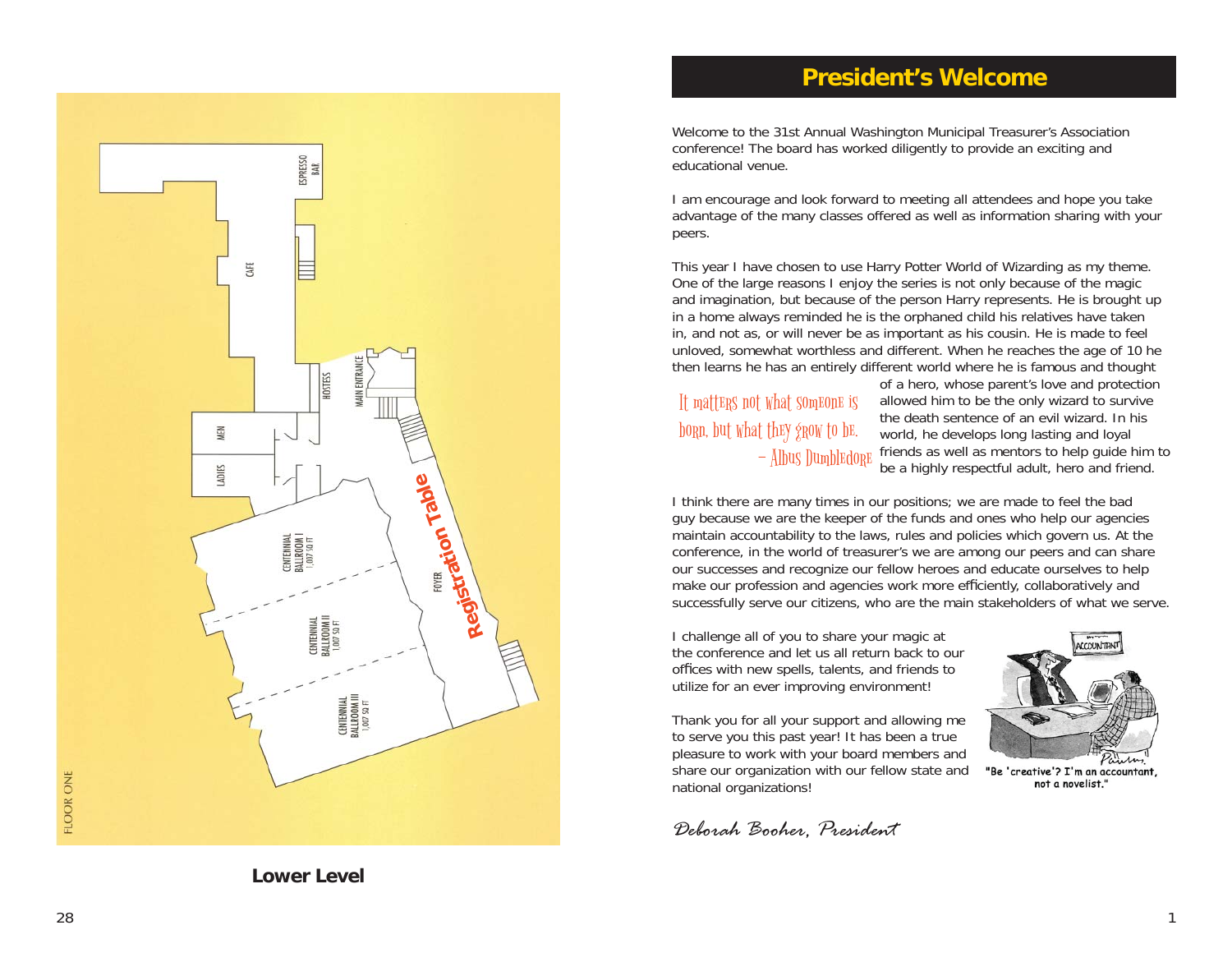### **Conference Sponsors**

The WMTA Board and the Conference Chair would like to extend a very special **thank you** to all the sponsors who have helped make this 2014 conference a success. A conference such as this requires significant financial resources. The generosity of the sponsors allows the WMTA to continue to provide quality educational programs at an affordable cost.

Sponsors provide financial assistance for events such as the President's Reception, meals, break refreshments, receptions, the Chelan Riverfront Park Walk/Run, tote bags, the golf tournament, and much more.

A complete listing of all conference sponsors is also included in your registration packet. Throughout the conference, please take a moment to welcome and thank the representatives of these businesses.

### **Bank of America Merrill Lynch BNY MellonCashmere Valley Bank D.A. Davidson & Co.Foster Pepper, PLLC Government Perspectives, LLC Government Portfolio Advisors/Mutual SecuritiesK&L Gates LLPKeyBanc Capital Markets Inc. Martin Nelson & Company Piper Jaffray & Co. Public Financial Management, Inc. Time Value Investments, Inc. Umpqua Bank US BankValue Payment Systems, LLC Vining Sparks Washington Federal Wells Fargo Bank**

### **The Board's Message**

As we wrap up on the final day of conference, it is our goal that your time here has been well spent. We would like to ask that you take a moment to consider the following questions about this week.

- Did you meet new friends?
- Did you collect new networking contacts?
- Did you obtain any new or updated information?
- Did you get a chance to relax, have fun, and feel refreshed?

Hopefully you can answer "yes" to one or several of these questions. We are very interested in your feedback. We encourage you to complete your **WMTA 2014 Conference Surveys** which will be sent to you via email. Your comments help us make plans and improvements for next year's conference.

We thank each of you for your attendance and participation this year. Don't forget, the WMTA Board is always looking for enthusiastic individuals to assist with next year's conference. If you are interested in helping out with any of the conference or board committees (audit, budget, conference, education, historian, investment policy certification, legislative, membership, newsletter, nomination, or scholarship), please call or email any board member. You can find our phone and email addresses on the website at **www.wmta-online.com**.

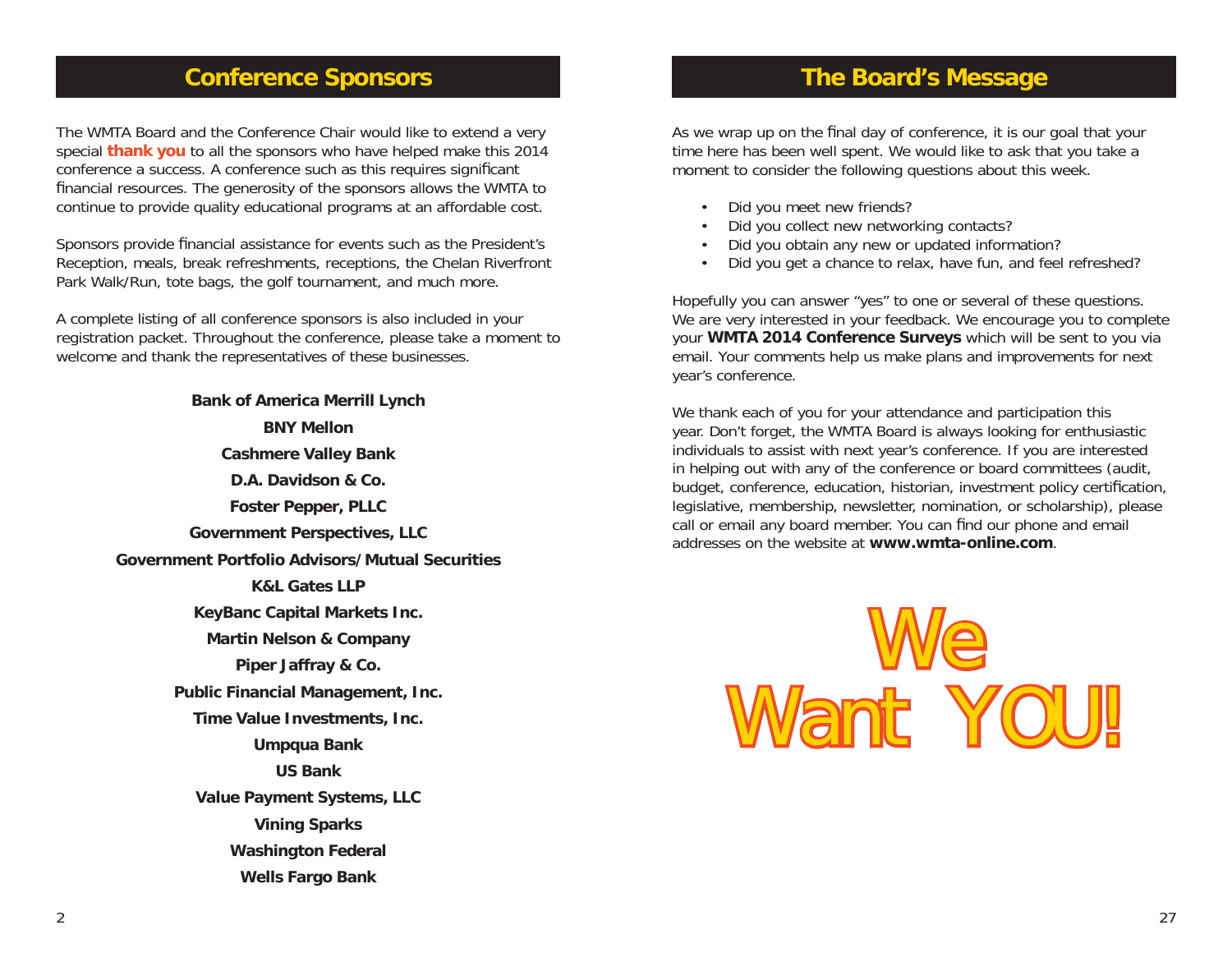### **Nominations for 2014-15 Board**

| <b>President</b>                                     | Michael Olson, Deputy Director,<br>Finance and Administration, City of<br>Kirkland                      |
|------------------------------------------------------|---------------------------------------------------------------------------------------------------------|
| <b>President-Elect</b>                               | Stephanie McKenzie, Finance Director,<br>City of Enumclaw                                               |
| <b>Secretary</b>                                     | Philip Steffen, Senior Accountant, City<br>of Anacortes                                                 |
| <b>Treasurer</b>                                     | Elizabeth Alba, Deputy Finance<br>Director/City Clerk, City of Toppenish                                |
| <b>Immediate Past President</b>                      | Deborah Booher, Finance Director, City<br>of Poulsbo                                                    |
| <b>Board Members</b>                                 |                                                                                                         |
| Position No. 1 - 2014-16                             | Cheryl Grant, Finance Director, City of<br>Chelan                                                       |
| Position No. 2 - 2013-15                             | Kari Sample, LGIP Administrator,<br>Washington State Treasurer's Office                                 |
| Position No. 3 - 2014-16                             | Gwen Pilo, Finance Manager, NORCOM                                                                      |
| Position No. 4 - 2013-15                             | Vickie Strong, City Treasurer, City of<br>Colville                                                      |
| Position No. 5 - 2014-16                             | Kathy P. Tobin, CPA, Business<br>Manager/Treasurer, Quincy-Columbia<br><b>Basin Irrigation District</b> |
| Position No. 6 - 2013-15                             | Nicole Muegge, Banking & Investment<br>Officer, Thurston County Treasurer                               |
| Position No. 7 - 2013-15                             | Vacant                                                                                                  |
| <b>APT US&amp;C Representative</b><br>and Ex-Officio | Doug Extine, Deputy Treasurer,<br>Washington State Treasurer's Office                                   |

It does not do to dwell on dreams and forget to live. – Albus Dumbledore

## **Conference Sponsors Conference**







| FOSTER PEPPER PLEC<br>ATTORNEYS AT LAW |
|----------------------------------------|
| GOVERNMENT<br>PERSPECTIVES,uc          |
| GOVERNMENT<br>PORTFOLIO<br>ADVISORS    |



**K&L GATES** 

**KeyBanc Capital Markets** ω

A Pacific Northwest  $\blacksquare$  Martin **M** Nelson & Financial Services Company  $_{Company}$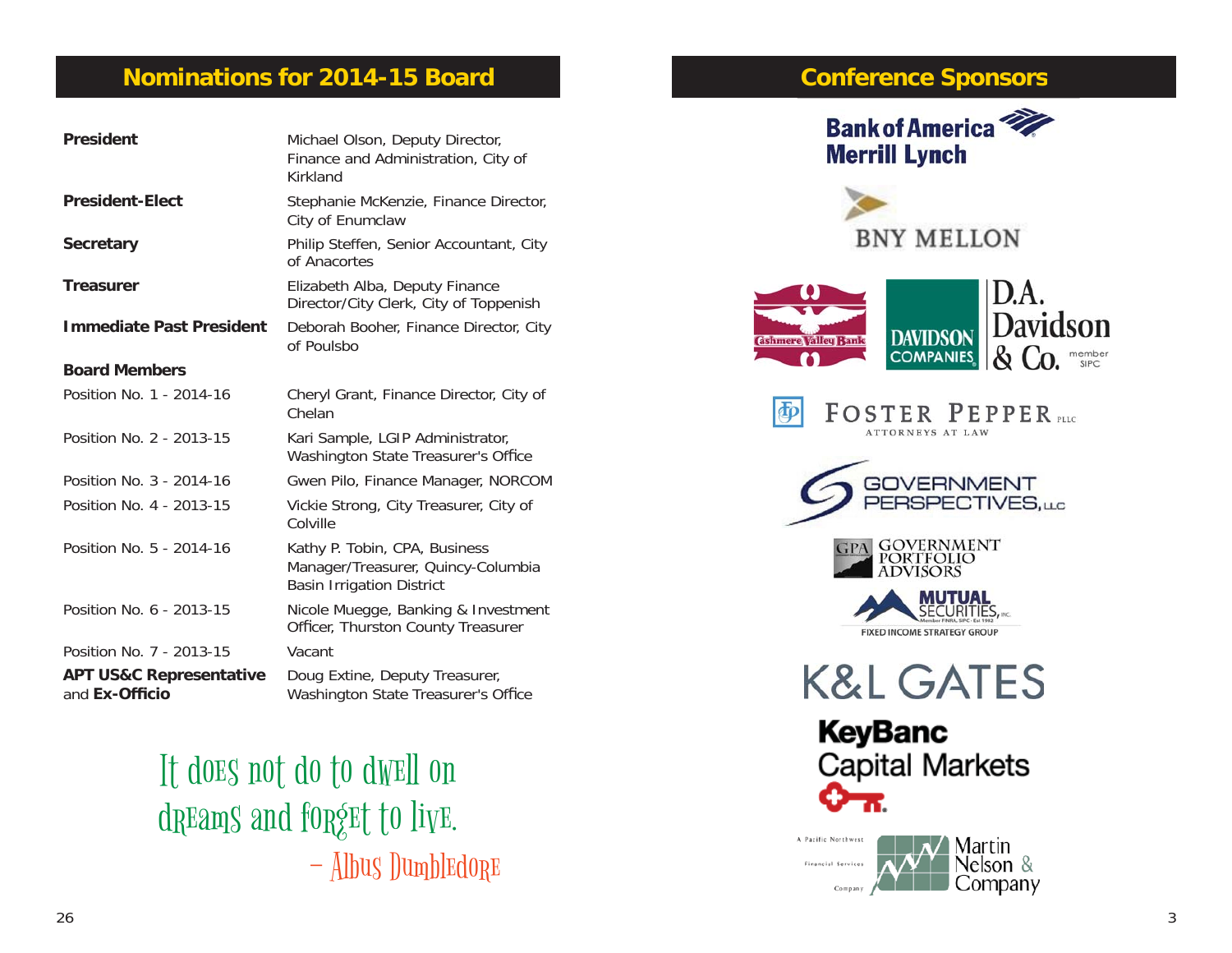### **Conference Sponsors**



**FARGO** 

Washington Federal. invested here.

### **President's Award**

Presented each year by the outgoing WMTA President, this award is given . . .

**In recognition and appreciation for years of outstanding contributions to the membership of the Washington Municipal Treasurers Association.**

| <u>Year</u> | Recipient                            |
|-------------|--------------------------------------|
| 1996        | Kris Tompkins                        |
| 1997        | Not awarded                          |
| 1998        | Rosie Rumsey                         |
| 1999        | Ron Strabbing                        |
| 2000        | Not awarded                          |
| 2001        | <b>Wendy Picinich</b>                |
| 2002        | Jim Hendrickson                      |
| 2003        | Steve Kimble                         |
| 2004        | Monica Haarstad                      |
| 2005        | Nanci Lien                           |
| 2006        | Kelly Devlin                         |
| 2007        | Nanci Lien                           |
| 2008        | Arif Kanji                           |
| 2009        | <b>Rick Patrick</b><br>Robbi Stedman |
|             |                                      |
| 2010        | Robbi Stedman                        |
| 2011        | Doug Extine                          |
| 2012        | Doug Merriman                        |
| 2013        | Deborah Booher                       |
|             |                                      |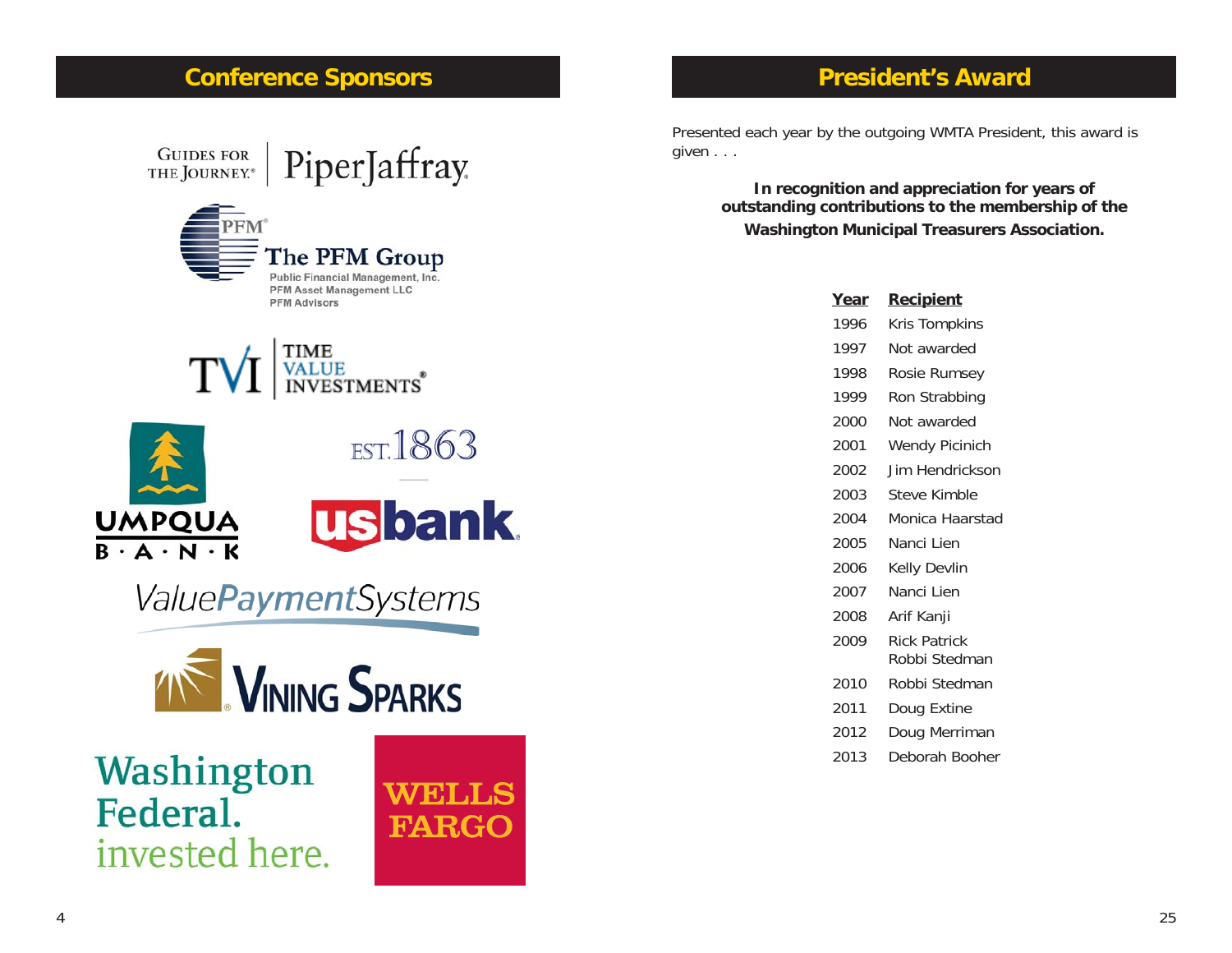### **2013-14 Officers & Board Members**

#### <u>**Officers**</u>

**President**Deborah Booher, Finance Director, City of Poulsbo\*

**President-Elect**Michael Olson, Deputy Director, Finance and Administration, City of Kirkland

**Secretary** Stephanie McKenzie, Finance Director, City of Enumclaw

**Treasurer**Elizabeth Alba, Deputy Finance Director/City Clerk, City of Toppenish

**Immediate Past President**Dianne Nelson, Finance Director, City of Monroe

#### **Board Members**

**Board Position No. 1**Cheryl Grant, Finance Director, City of Chelan

**Board Position No. 2**Kari Sample, LGIP Administrator, Washington State Treasurer's Office

**Board Position No. 3**Gwen Pilo, Finance Manager, NORCOM

**Board Position No. 4**Vickie Strong, City Treasurer, City of Colville

**Board Position No. 5**Kathy P. Tobin, CPA, Business Manager/Treasurer, Quincy-Columbia Basin Irrigation District

**Board Position No. 6**Nicole Muegge, Banking & Investment Officer, Thurston County Treasurer

**Board Position No. 7**Philip Steffen, Senior Accountant, City of Anacortes

**APT US&C Representative and Ex-Officio** Doug Extine, Deputy Treasurer, Office of the State Treasurer

\*Conference Chair

### **General Information**

#### **Badges**

Please wear your Conference badges to all functions.

#### **Conference Registration**

The WMTA Conference Registration Table is located in the foyer of Campbell's Resort & Conference Center. All Conference attendees must register and obtain identification badges for themselves and guests who will be attending Conference activities. To receive your Conference materials and Conference badge, please check in at the Conference Registration Table.

#### **Meals**

Meals provided with conference registration include:

 Wednesday preconference box lunch; Wednesday dinner at Campbell's; Thursday buffet breakfast; Thursday lunch; Thursday wine tasting reception and banquet dinner; Friday buffet breakfast; Friday snack

#### **Meal Tickets**

Tickets for meals may be purchased during the conference at the Conference Registration Table.

#### **Conference Facilities**

With the exception of the Golf Tournament, all conference activities will be held at Campbell's Resort. For your convenience, a site map is included inside the back page of this handbook.

#### **Business Center**

Campbell's Conference Center provides a business center for guests needing a private office, equipped with computer, internet, fax, copier, etc. Wireless internet is also available. The Business Center is located on the second floor of the Conference Center (just above the WMTA Conference Registration Table).

#### **Wireless Internet Access**

Campbell's Resort offers wireless internet access to their guests. Wi-Fi login cards are available at the hotel registration desk.

#### **CPE/CPFA/ACPFA Credits**

CPE, CPFA, and ACPFA credits for continuing professional standards are available for each of the sessions. Attendees should sign the attendance sheet at each session. The center of this Conference Handbook includes a "Record of Attendance" sheet to be completed and retained by attendees to verify attendance. WMTA will provide copies of the sign-in sheets online for CPE credits and other attendance verification purposes. For other certifications, attendees should be sure to retain your handbook "Record of Attendance."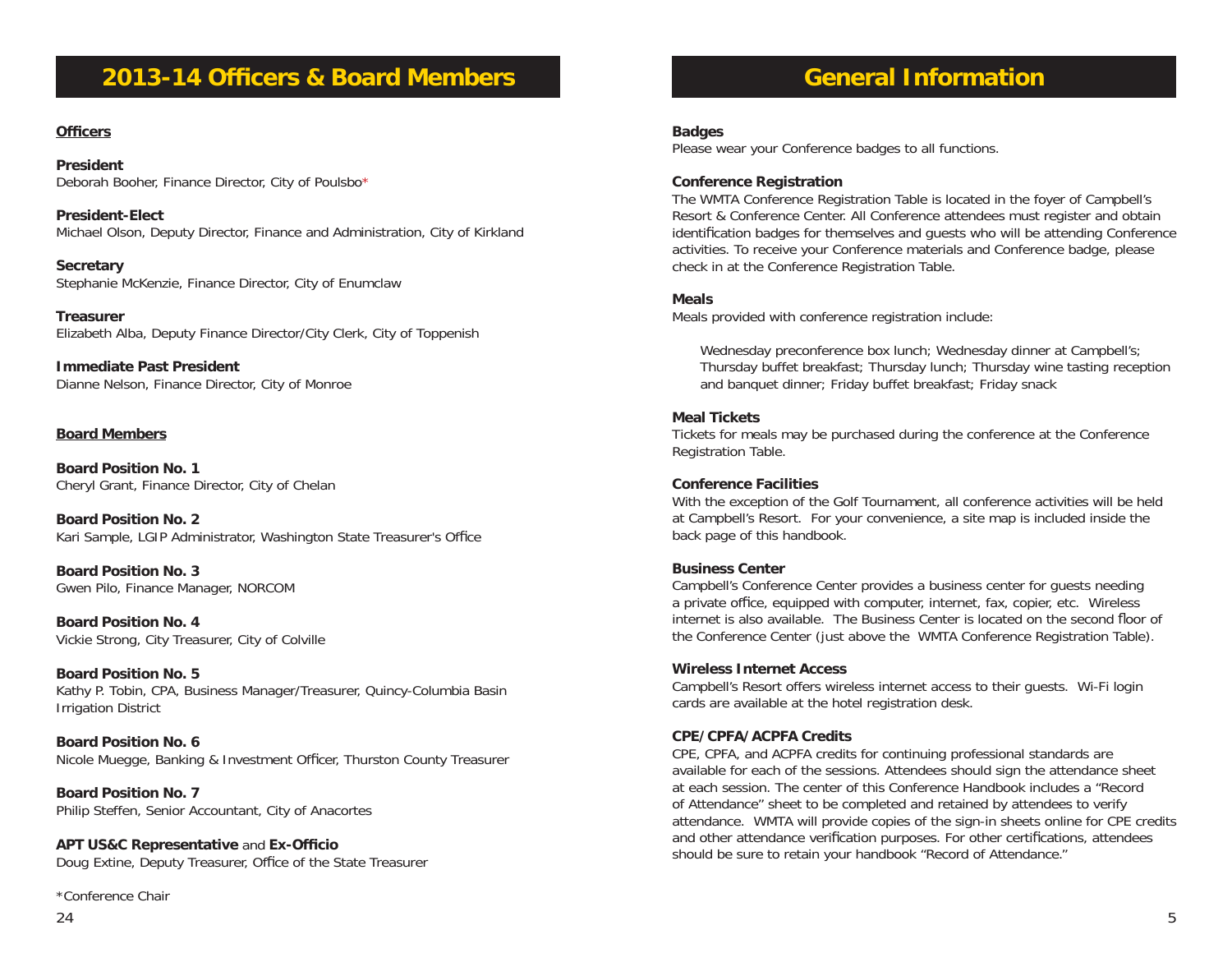### **Conference Program – Wednesday**

| <b>Conference Registration Table Hours</b>                                | $9:30$ am - 1:30pm |
|---------------------------------------------------------------------------|--------------------|
| <b>Golf Tournament</b><br>Sponsors: KeyBanc; Piper Jaffray; Vining Sparks | 10:00am - 5:30pm   |
| Lean Disclosure<br>Location: Stehekin A (upper Level)                     | 10:30am - 12:00pm  |
| Learn how the LIM hond disclosure documents not LEAN The University       |                    |

Learn how the UW bond disclosure documents got LEAN. The University of Washington recently used a LEAN process to reconsider how it collects and updates financial and operating data for its bond disclosure documents, prepares and releases the bond disclosure documents (preliminary and final official statements, ratings agency presentations, and investor "road show" presentations), and identifies new trends and other developments to add to its bond disclosure documents. Ruchi Aggarwal, Associate Treasurer, for the University of Washington, will share how the UW bond disclosure documents got LEAN, including lessons learned that may be helpful for other bond issuers.

### **The Techy Taxpayer 10:30am - 12:00pm**

Location: Stehekin B (upper Level)

Tweeting, blogging, and facebooking your city or county's budget and financial statements? This session will discuss communicating financial and other information with your digital constituents while identifying pitfalls and opportunities. Matt Segal and Deanna Gregory of Pacifica Law Group will address "Digital Constituency" covering issues involving the use of social media to communicate with your constituents. Discussion will include the applicability of open public meetings, open public records and municipal ethics laws to blogs, tweets, emails, facebook and other social media.

**Box Lunch 12:00pm - 1:00pm**

Location: Stehekin Foyer (upper level) Sponsors: Time Value Investments; D.A. Davidson & Co.

### **Past Conference Themes**

| Year | <b>Theme</b>                                  | <b>President</b>             |
|------|-----------------------------------------------|------------------------------|
| 1984 |                                               | George Khatian               |
| 1985 |                                               | Lloyd Hara                   |
| 1986 |                                               | Paul Kasakabe                |
| 1987 |                                               | Betty Nahoopii               |
| 1988 |                                               | Harry Wong                   |
| 1989 |                                               | Lillian Luark                |
| 1990 | Country Western - "Visit Treasurers' Country" | Ann Berger                   |
| 1991 | 50s and 60s - "Remember When"                 | Paul Gudgerisson             |
| 1992 | Cruise - "Keeping Afloat in the 90s"          | Kristine Miller              |
| 1993 | Hawaiian Luau/South Seas - "Treasure Island"  | Dale Sciuchetti              |
| 1994 | Country Western - "A Fist Full of Dollar\$"   | Wendy Picinich               |
| 1995 | Star Trek - "Trekking Toward Tomorrow"        | Rob Hendrickson              |
| 1996 | Irish - "Green Grow the Dollar\$"             | Mike Murphy                  |
| 1997 | Jungle - "A Financial Safari"                 | Connie Leonard               |
| 1998 | Sports - "Financial All-Stars"                | Rosie Rumsey/<br>Randy Krumm |
| 1999 | South of the Border - "Viva La Finance"       | Ron Hupp                     |
| 2000 | Handyman - "Tooltime for Treasurers"          | Jim Hendrickson              |
| 2001 | Circus - "Under the Treasury Big Top"         | Monica Haarstad              |
| 2002 | Train - "All Aboard the Treasurers Express"   | Paulette Alvarado            |
| 2003 | Cameras - "Focus on Finance"                  | Ron Strabbing                |
| 2004 | Money Makes the World Go 'Round               | Yvonne Ziomkowski            |
| 2005 | Financial "Ports of Call"                     | Craig Kerr                   |
| 2006 | Financial "Roundup"                           | Allan Martin                 |
| 2007 | Mardi Gras - "Ooh La La \$\$ Moo La La"       | Doug Extine                  |
| 2008 | Fishing for Silver - 25th Anniversary         | Doug Extine                  |
| 2009 | Follow the Financial Brick Road               | Nanci Lien                   |
| 2010 | Diving for Treasure                           | Michael Legarsky             |
| 2011 | Reaching the Summit                           | Doug Merriman                |
| 2012 | Gardening - Digging for Dollars               | Dianne Nelson                |
| 2013 | Super Heroes - "The Heroic Age of the Public  | Dianne Nelson                |

**Treasurer**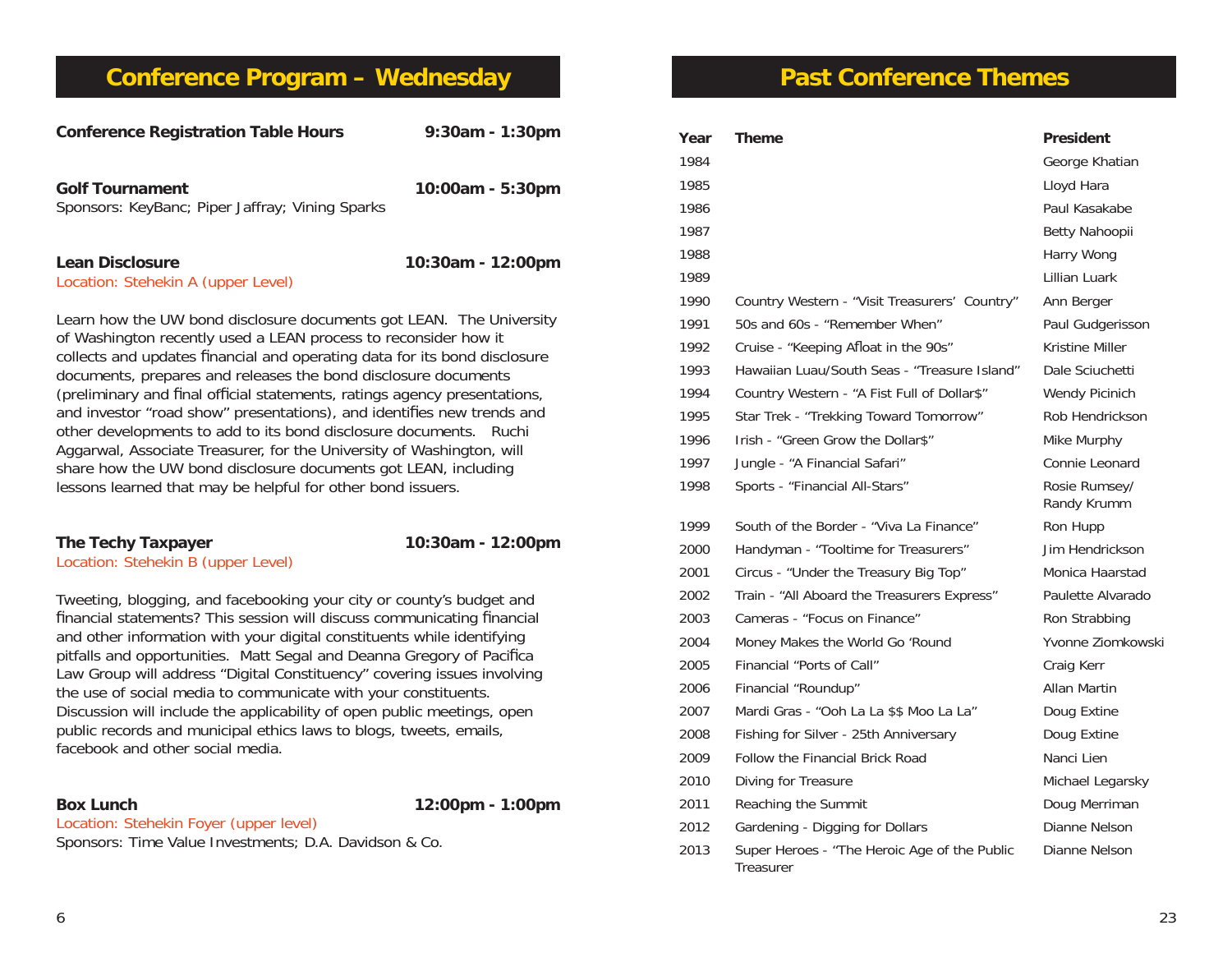### **Debt Policy Certification Program**

The Washington Municipal Treasurers Association (WMTA) Debt Policy Certification Program is designed to provide professional guidance and assistance in developing or revising your debt policy. Your debt policy helps protect your debt officers and entity, and gives your hired professionals and you clear direction of your debt goals. Certification of your policy is also important because it will ensure your policy includes the vital elements that should be addressed in a good and thorough policy. In addition, your governing board and the public will view this WMTA certification as your commitment to a quality debt program and ultimately, preserving the strength and security of your entity's public credit.

For additional information including the sample debt policy, guidelines for the development of a debt policy, and the form needed to apply for certification visit our Debt Policy Certification Program page at http:// www.wmta-online.com/cert\_debt.html.

I look forward to working with you on creating, improving, and certifying your debt policy! Please call me at (360) 902-9025, or e-mail me at svein@tre.wa.gov, with any questions or to request an information packet.

Svein BrasethDebt Policy Certification Chair

### **Conference Program – Wednesday**

**Intermediate Governmental Accounting 1:00pm - 4:30pm** Location: Stehekin A (upper Level)

For those that already have a basic knowledge of governmental accounting and/or some accounting training. This class will cover GAAP basis accounting, capital assets, budgetary accounting and financial reporting and will be instructed by our own WMTA Board member, Elizabeth Alba from the City of Toppenish.

#### **Creating a Politically Correct Portfolio, Critical Thinking and Application 1:00pm - 4:30pm** Location: Stehekin B (upper Level)

Representatives from Cantor Fitzgerald will cover the intrinsic political and economic factors in determining a suitable balance between the policy objectives of preserving principal and earning a market rate of return. Instructors will cover concepts of critical thinking in the development of an Investment Plan such as liquidity estimating and security. They will also provide examples using security metrics such as OAS, yield, effective duration, and convexity. Attendees will explore what differentiates book yield and total return, along with the implication of both for budgeting and performance reporting purposes. Throughout the session instructors will be coaching participants on how to communicate with stakeholders particularly in regards to paper gains and losses.

### **Dinner at Campbell's Resort 6:00pm**

Location: Ballroom I, II, III Sponsors: Piper Jaffray; The PFM Group

This is a casual affair and a chance to meet new friends and catch up with old ones. No need to drive anywhere. Join us right here at the Campbell's Resort. Background music provided by Kylie Booher.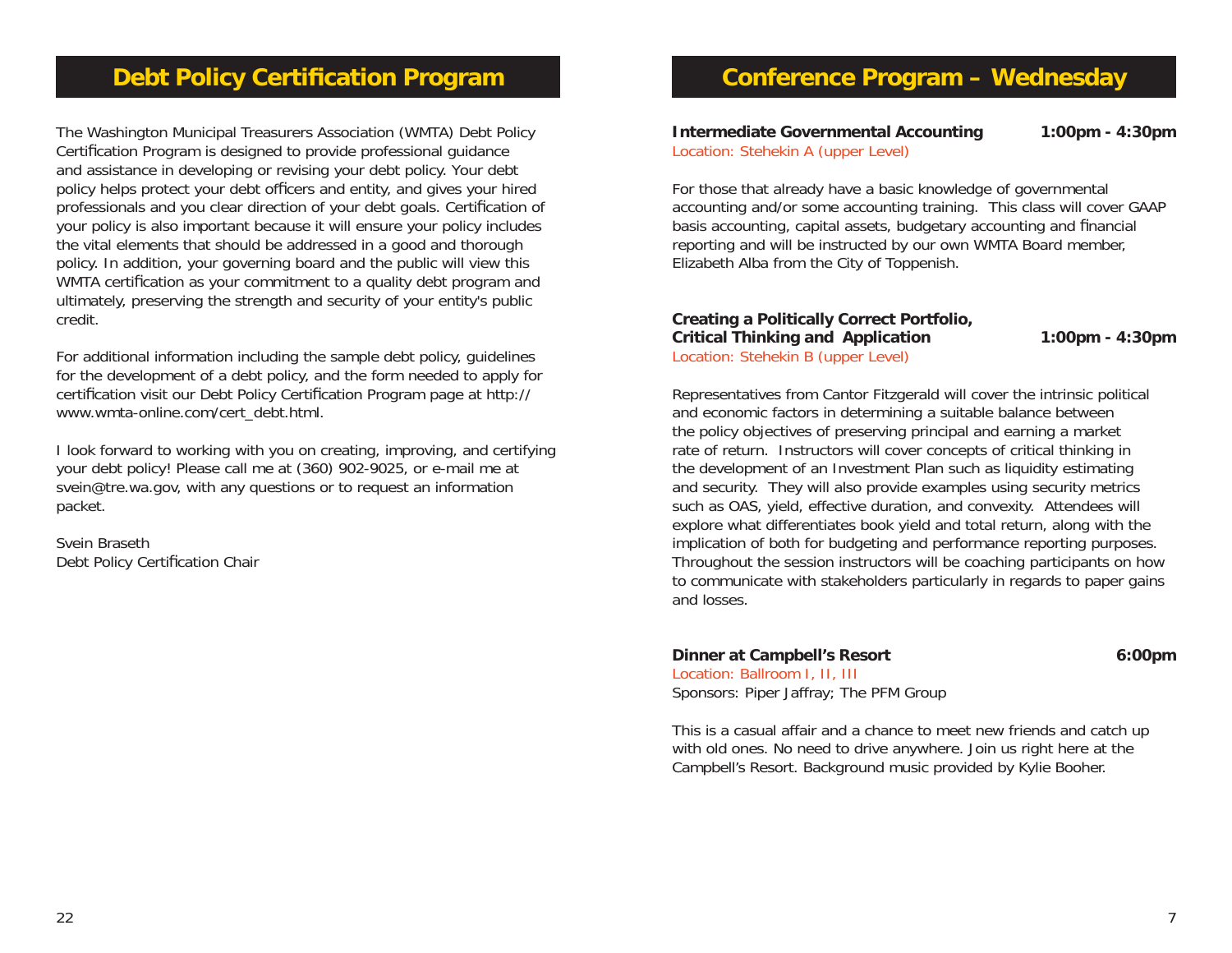**Chelan Riverfront Park Walk/Run 6:30am**Location: Check in at the hotel lobby Sponsor: Washington Federal

On Thursday morning, grab your gear and meet up with your team at the Campbell's lobby to begin your morning trek around the beautiful Chelan Riverfront Park. This peaceful route along the Chelan River is a perfectly calm start to a busy conference day. Enjoy the views, the chance to get your system charged for the day, and don't forget your infusion tumbler at the finish!

| <b>Conference Registration Table Hours</b>                                                                    | 7:30am - 1:30pm     |
|---------------------------------------------------------------------------------------------------------------|---------------------|
| <b>Buffet Breakfast</b><br>Location: Ballroom I, II, III<br>Sponsor: Martin Nelson & Company; Bank of America | 7:30am - 8:30am     |
| <b>Welcome and General Session</b><br>Location: Stehekin A & B (upper level)<br>Sponsor: Wells Fargo          | 8:30am              |
| • National Anthem performed by Kylie Booher<br>• Deborah Booher, WMTA President                               |                     |
| <b>Different Generations, Different</b><br><b>Challenges</b>                                                  | $8:45$ am - 11:45am |

Location: Stehekin A & B (upper level) Instructor: Brad Worthley

Today's workforce is different from the past and if we don't learn to understand the differences, then we will get frustrated by those differences. It seems that the Baby Boomers, who tend to make up a large part of today's leadership, are developing increasing anxiety over how to communicate with generation "Y" or the "Millennials" as they like

### **Investment Policy Certification Program**

Founded in 1983, the Washington Municipal Treasurers Association (WMTA) has provided the local governments of Washington with opportunities for education, networking, and working to improve and promote the treasury management profession.

One tremendous benefit of WMTA is the Investment Policy Certification Program, which has been assisting local governments with their investment policies since 1988. The importance of this program begins with realizing that an investment policy protects your investment officers and entity, and gives the broker/dealers who cover you clear direction of your investment goals. In addition, your governing board and the public will view this WMTA certification as your commitment to a quality investment program and ultimately, the safety of your entity's funds.

You will receive the expertise of WMTA's policy review committee and will know that your policy includes the vital elements that should be addressed in a good and thorough policy. Once certified, you will be presented with a plaque and be recognized at WMTA's annual conference in Chelan.

For additional information including pricing, application, guidelines, and model policy to get you started, visit our Investment Policy Certification page at http://www.wmta-online.com/cert\_invest.html.

I look forward to working with you on creating, improving, and certifying your investment policy! Please call me at (360) 786-5144, or e-mail me at mueggen@co.thurston.wa.us, with any questions or to request an information packet.

Nicole Muegge Chairman, WMTA Investment Policy Certification Committee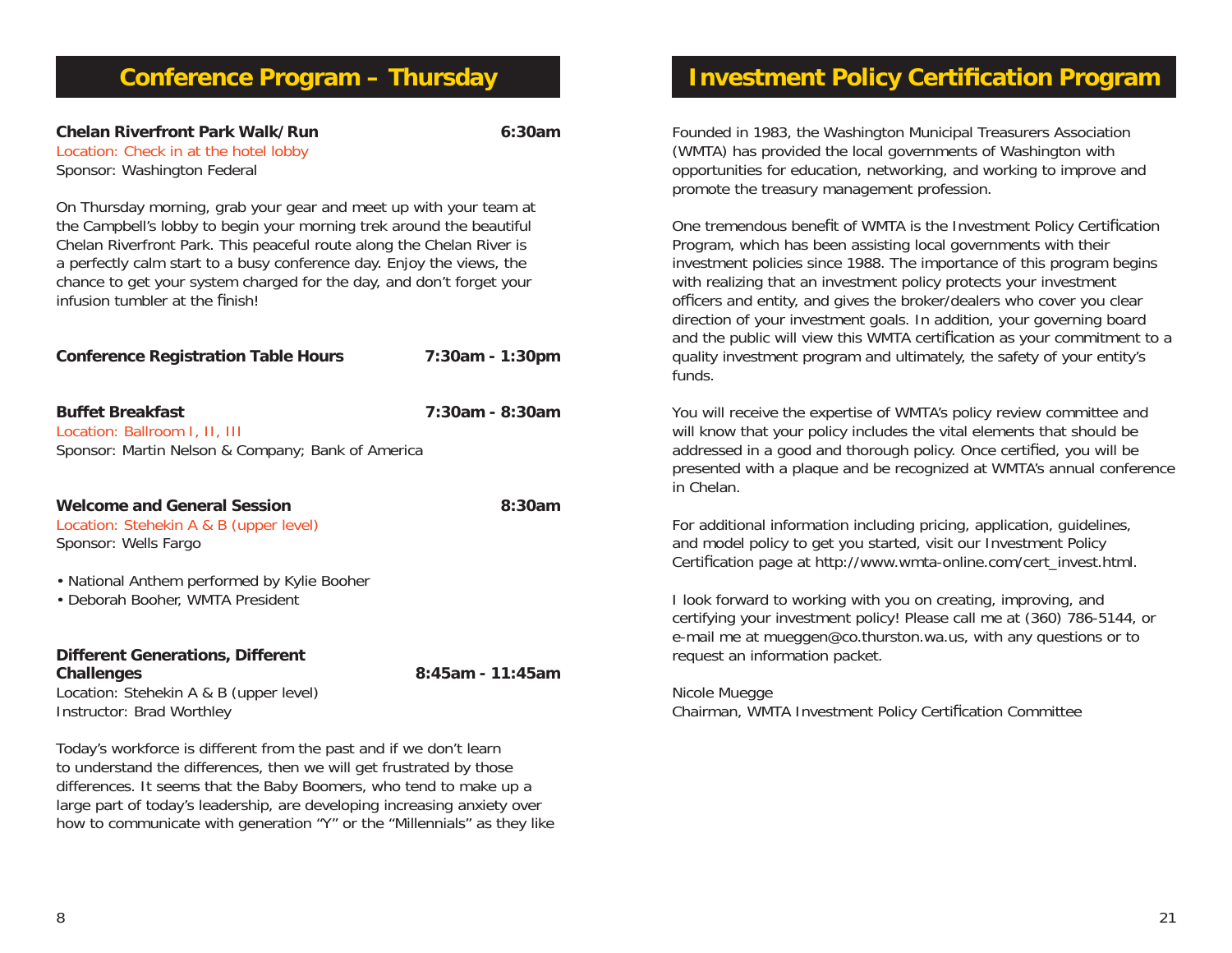### **Accounting Track**

#### **State Auditor's Office Roundtable**

Location: River Room

Christy Raske and Alexandra Johnson will discuss changes to reporting requirements including the latest GASB standards, audit report changes, and annual report updates.

#### **Five Components of Internal Controls** Location: River Room

Laurie Steele of Marion County OR will provide core knowledge of Internal Controls concepts. During this session, you will learn the five components of effective internal controls and how you can implement them at your office.

# Let us step out into the night and pursue that flighty temptress, adventure.

– Albus Dumbledore



### **Conference Program – Thursday**

to be called. This session will clarify the generation differences and give you the answers on how to communicate respectfully with each other in order to get the most from everyone.

- Defining the generations
- How they impact the workplace
- They don't like to be dictated to, so don't
- How to lead and not manage them
- How praise and recognition impacts the generations
- How to communicate with respect

#### **Simple Steps to an Extraordinary Career & Life**

Location: Stehekin A & B (upper level) Instructor: Brad Worthley

This seminar will explain in tremendous detail, but in an incredibly simplistic manner, how we often sabotage our own careers and lives. Not only will this seminar awaken attendees to the inner saboteur that everyone has, which most people have no idea even exists, but it will give them the solutions for immediate changes. This seminar is not about paradigm shifting, putting it out to the universe or some complex relative theory; attendees will learn the exact steps needed to make long lasting positive changes in their careers and lives. The result of this seminar is employees who are engaged, powerful, accountable and ready to take on the world. It also opens them up emotionally, breaks down barriers and creates the desire for deeper learning. It will change lives! Some of the topics it will include are:

- Three Levels of Desire
- **Two Emotional Motivators**
- Understanding Fear
- Paralysis of Victimization
- Your Inner Saboteur
- Reinventing Yourself
- Energy Givers & Vampires

### **Lunch and Business Meeting 11:45am - 1:00pm**

Sponsors: Government Perspectives; US Bank

Location: Ballroom I, II, III

20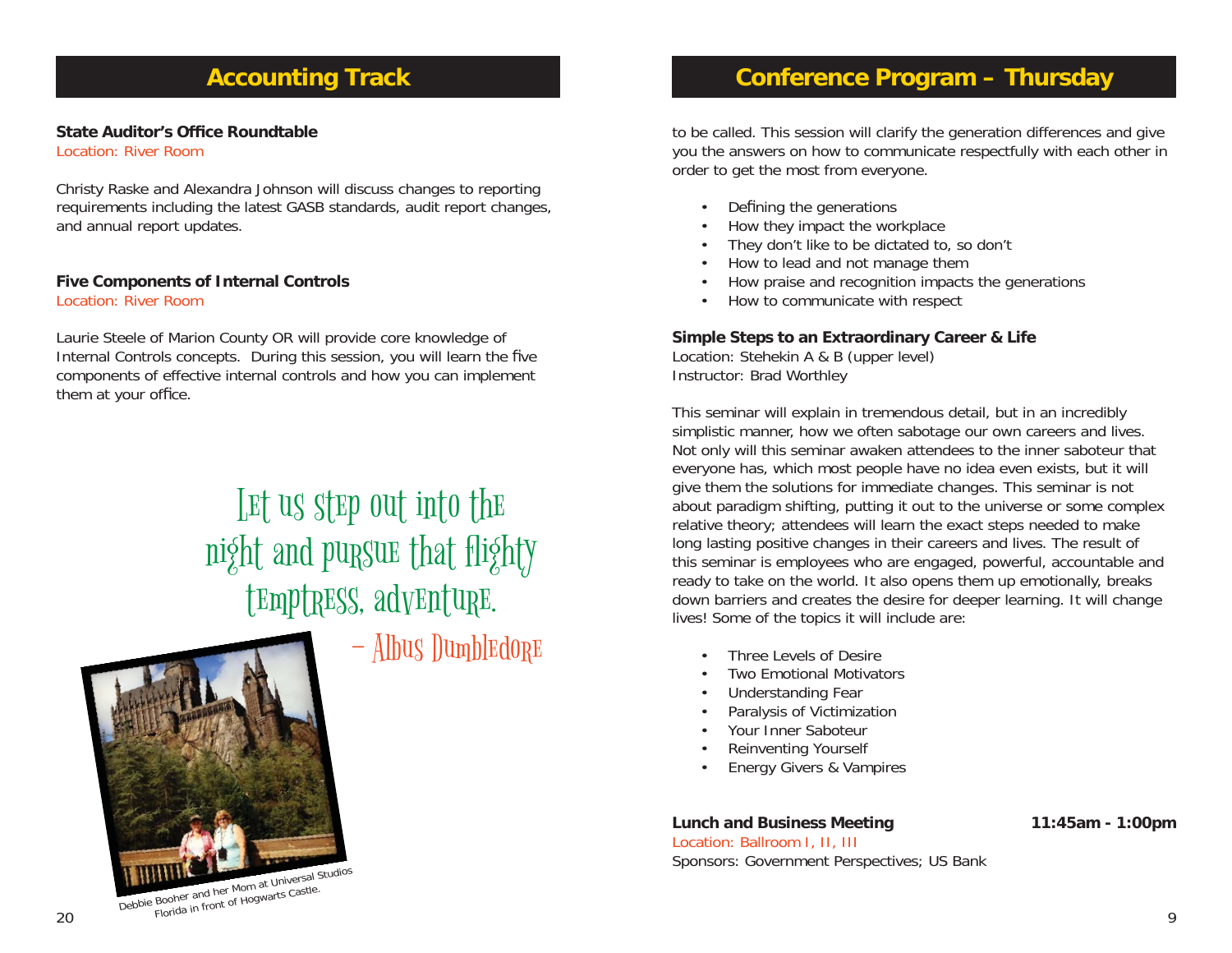### **Conference Program – Thursday**

#### Business Meeting

- Call to Order/Approval of Minutes
- Sponsor and Partner Agency Recognition
- State Treasurer's Office Update
- New Business
- Nominations for 2014-15 WMTA Officers and Board Members (information on page 26 in your conference handbook)
- Installation of New Officers & Board Members
- Special Retirement Recognitions
- President's Award
- Adjournment

**Roundtable Sessions 1:00pm - 2:30pm** (see pages 16-20 for Roundtable descriptions)

**Break 2:30pm - 2:45pm**

**Roundtable Sessions 2:45pm - 4:15pm** (see pages 16-20 for Roundtable descriptions)

**Wine Tasting Reception 6:30pm - 6:30pm** Location: Ballroom I, II, III Sponsor: Bank of New York Mellon

**Banquet Dinner 6:30pm - 7:15pm**

Location: Ballroom I, II, III Sponsor: KeyBanc

## **Treasury Management Track**

**Managing Organizational Change & Mentoring the Next Generation**Location: Stehekin A

Bob Jean, a long time local government manager will provide perspective from his years of experience on ways to best manage organizational change. Be equipped for when you are faced with doing more with less, adjusting to policy changes, reorganizations, and other factors that result in changes within you organization. Bob will also cover the necessity of knowledge transfer as we consider what it takes to mentor the next generation of public servants and local government leaders.

#### **Small Cities Roundtable**Location: East Room

Toni Nelson, a small cities subject matter expert, will help facilitate discussions regarding current and upcoming issues related to small ciites.

#### **Utility Collections – Liens, Foreclosures, and Bankruptcy** Location: East Room

Kristin Eick & Brad Nelson will lead a discussion regarding utility collection issues. They will cover practical and legal perspectives with an emphasis on utility liens and the impact of foreclosures, bankruptcy, and enforcement of the liens.

> I solemnly swear that I am up to no good. – Mauraders Map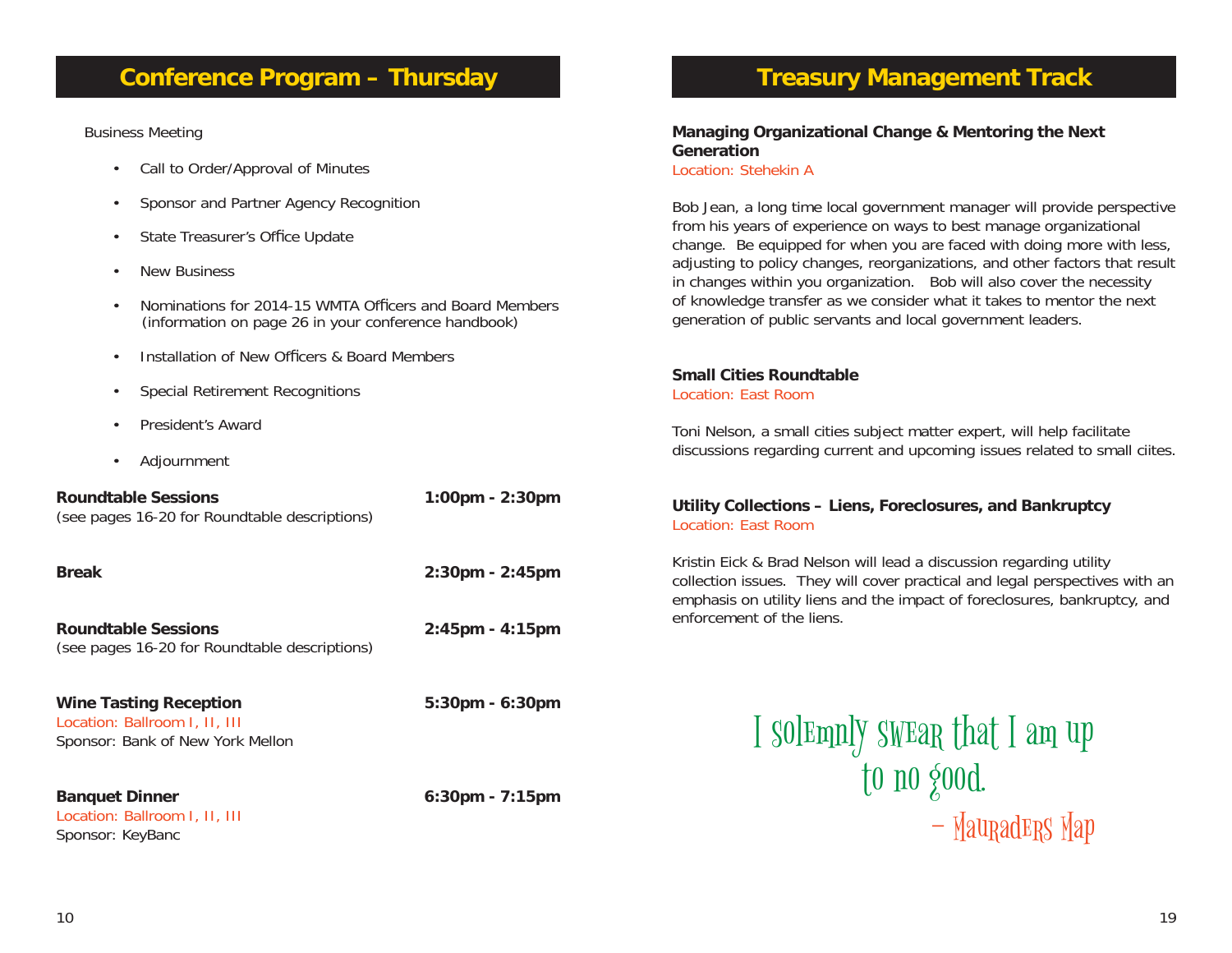### **Banking Track**

#### **Paperless Disbursements**

Location: Stehekin B

Michael Green of Bank of America will present information regarding best practice data on epay usage from a Treasury perspective, providing reasons and value of transforming paper payment to pre-paid card. Michael Olson of the City of Kirkland, will discuss fraud protection measures that should be in place with banking, processes, staffing roles and your finance systems.

#### **Pre-Paid Cards**

Location: Stehekin A

Brandon Nowac of KeyBanc and Ed Hiddelson of Wells Fargo will provide members with an overview of pre-paid cards. Their presentation will cover industry updates including uses and benefits in the public sector.

#### **The Changing Landscape of Merchant Card Payments: Security, Interchange, and Compliance** Location: Stehekin B

Cathleen Cogan of Wells Fargo and Ryan Pitroff from the State Treasurer's Office will provide an in-depth look at the current state and future of accepting card payments with focus on data security and fraud mitigation, trends in technology such as EMV, tokenization and encryption as well as a look at managing interchange costs and understanding new rules on surcharges and debit transactions… all tailored to the government sector.

Working hard is important, but there is something that matters even more, BELIEVING IN YOURSELF. – Harry Potter

### **Conference Program – Thursday**

#### **Scholarship and Silent Auction and Raffle 7:15pm - 8:00pm** Location: Ballroom I, II, III

One of the highlights of the WMTA Conference is the live auction. On Thursday evening, the atmosphere in the main ballroom comes alive as conference attendees wave paddles and attempt to out-bid each other on everything from T-shirts to sparkling crystal to sporting event tickets. Also, a very big THANK YOU to our very own Ron Hupp for lending his auctioneering talents to this fun event!

For those individuals that don't want to raise the paddle during the live auction, we will be having a silent auction where you can try to out bid your competition.

You'll also notice WMTA board members selling raffle tickets throughout the conference. The raffle takes place at break on Friday and always ends with the ultimate prize, the combo HD TV/DVD player (thanks for sponsoring, Vining Sparks). Proceeds from these two fund-raisers provide scholarships to the WMTA State Conference and the APT National Conference. Since 1985, WMTA has awarded over \$67,000 in scholarships to assist local governments in staying connected to these organizations that provide invaluable educational and networking opportunities. Please come and participate by supporting these worthy and fun events!

**Music Entertainment** 8:15pm - 9:15pm Location: Ballroom I, II, III

#### Dueling Pianos with Jeff & Rhiannon Two Pianos Two VoicesOne Unforgettable Experience

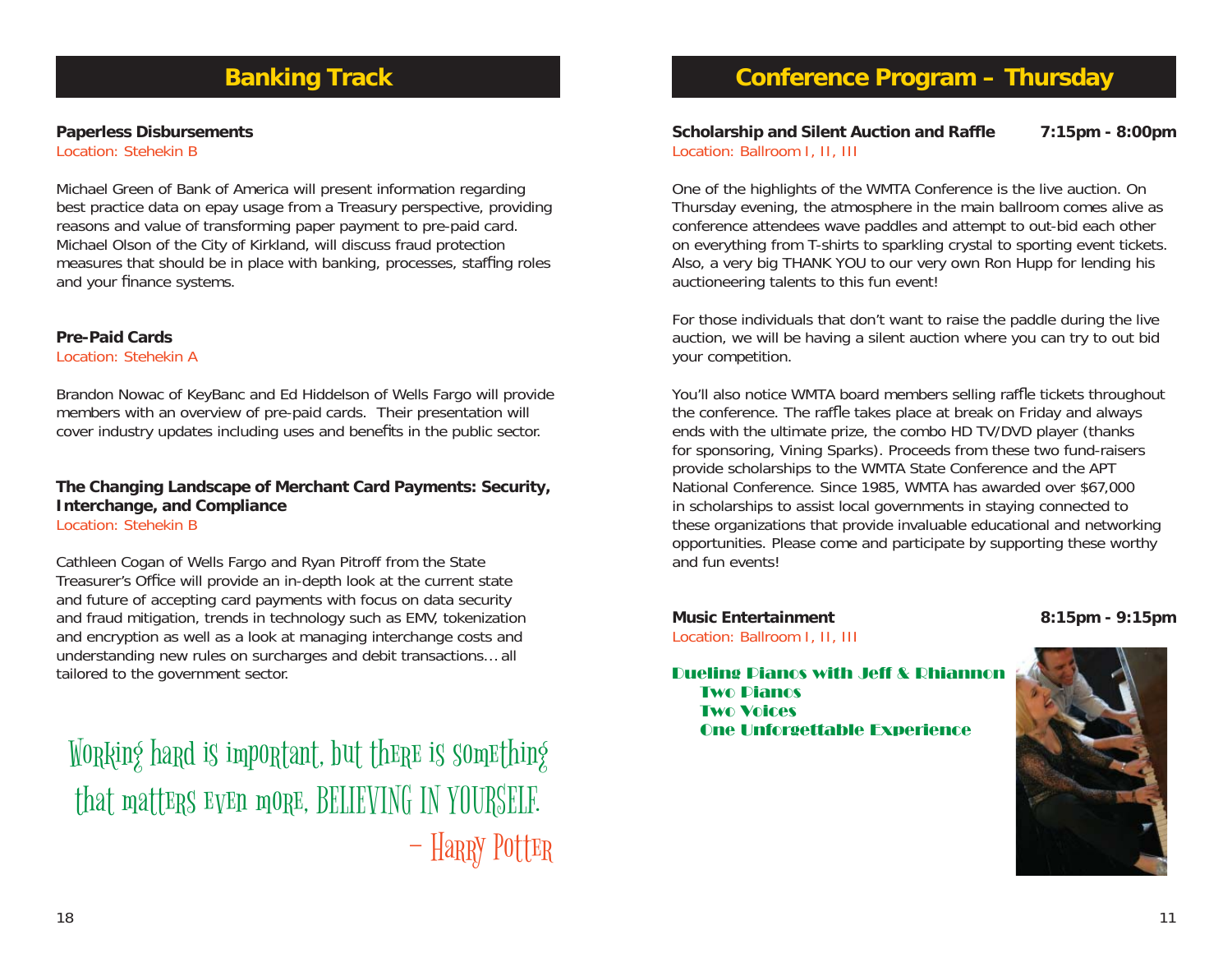### **Conference Program – Friday**

**Buffet Breakfast 7:30am - 8:30am**Location: Ballroom I, II, III Sponsor: Government Portfolio Advisors

**Roundtable Sessions 8:30am - 10:00am**(see pages 16-20 for Roundtable descriptions)

**Break and Scholarship Raffle Drawing 10:00am - 10:30am** Location: Ballroom I, II, III Sponsors: Vining Sparks; Umpqua Bank; K&L Gates

**Roundtable Sessions 10:30am - 12:00pm** (see pages 16-20 for Roundtable descriptions)

Adjourned 2:00pm



July 2013 Board Meeting

**Front row:** Kari Sample, Michael Olson, Elizabeth Alba, Joy Culp, Stephanie McKenzie, Debbie Booher **Back row:** Nicole Muegge, Stephanie McKenzie, Dianne Nelson, Cheryl Grant, Doug Extine, Kathy Tobin

### **Investments Track**

**Investment Policy Development** Location: West Room

Come hear from members of the Investment Policy Certification committee about the components that make up a quality Investment Policy. You will also learn about upcoming changes to the certification process.

#### **Investment Panel**Location: Park Room

Get together with fellow investment officers to discuss the hot topics related to public fund investing. Discussions will be led by Doug Extine from the State Treasurer's Office along with Anthony Nelson of Vining Sparks and Deanne Woodring of Government Portfolio Advisors.

### **Building Win-Win Relationships**

Location: Park Room

Our tendency to view relationships with broker/dealers and other service providers as "us" versus "them" stems from a misunderstanding over the roles providers are meant to perform. Learn their various roles and business models and how to identify which are best suited to provide value to your agency. This presentation will also review the evolving concept of fiduciary responsibility and share best practices for building productive, win-win relationships.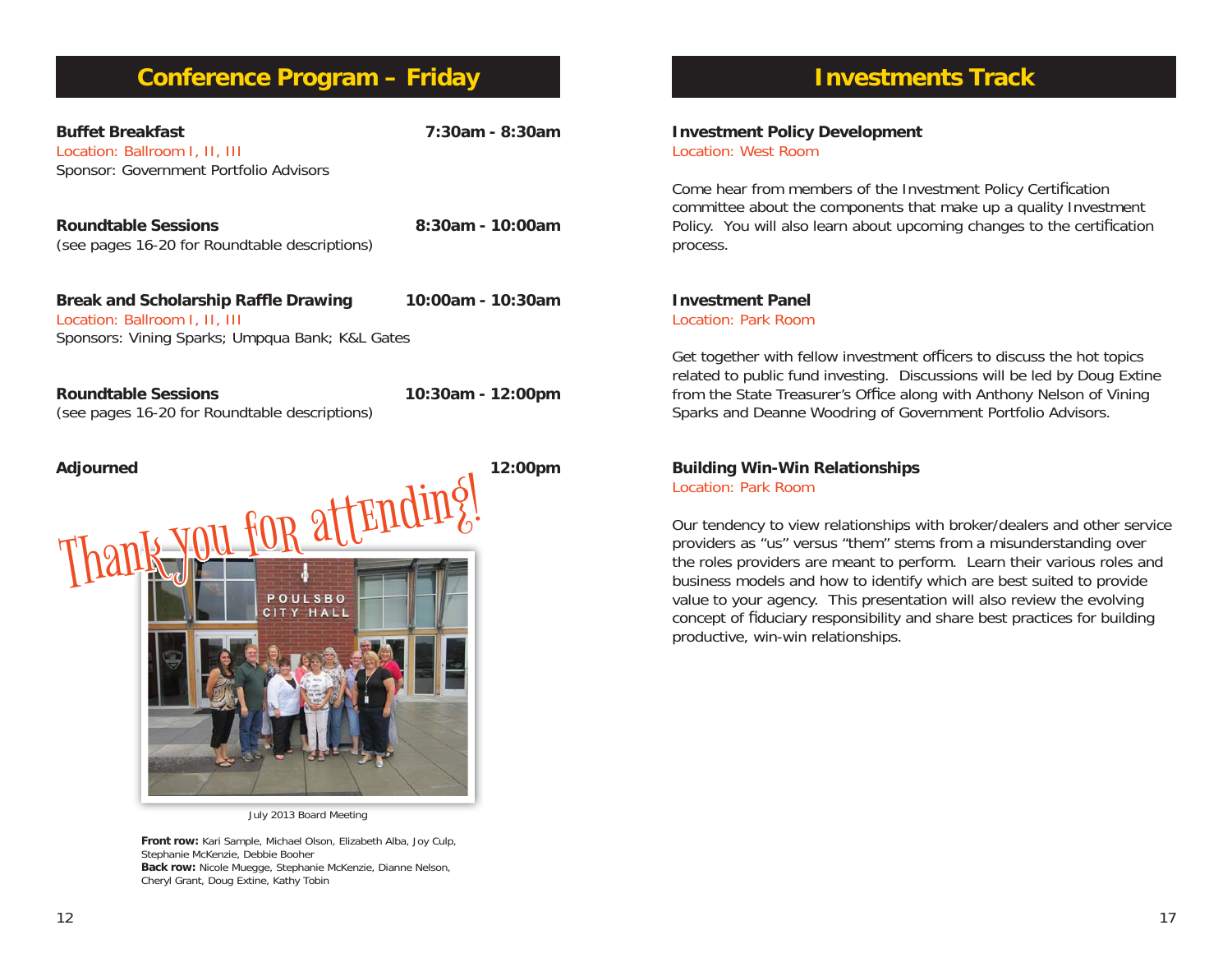### **Roundtable Times**

### **Debt Track**

**Debt Policy Development – What, Why, and How Learn** Location: West Room

Why is a debt policy is so important? Hear from members of the Debt Policy Certification committee about the components that make up a quality Debt Policy and how to get started developing one. Potential new topic areas for a debt policy will also be discussed.

#### **Avoiding Pitfalls after Bond Issuance** Location: West Room

This session will review recent SEC enforcement actions against municipal issuers after bonds have been issued, and discuss tools to avoid certain post-issuance pitfalls including a walk through the MSRB's EMMA site and continuing disclosure tools, and a discussion of IRS record retention requirements and written post-issuance compliance procedures

# It is oug choices that show what we truly are, far more than our abilities.

– Albus Dumbledore



Harry Potter Butter Beer

|                                                                | Location          | Thursday    | Friday      |
|----------------------------------------------------------------|-------------------|-------------|-------------|
| Debt Track                                                     |                   |             |             |
| Avoiding Pitfalls after Bond Issuance                          | West Room         | $2:45-4:15$ | 8:30-10:00  |
| Debt Policy Development - What, Why, and How Learn             | West Room         | I           | 10:30-12:00 |
| <b>Investments Track</b>                                       |                   |             |             |
| Investment Panel                                               | Park Room         | 1:00-2:30   | 10:30-12:00 |
| <b>Investment Policy Development</b>                           | West Room         | 1:00-2:30   |             |
| Building Vir-Vir Relationships                                 | Park Room         | $2:45-4:15$ | 8:30-10:00  |
| <b>Banking Track</b>                                           |                   |             |             |
| Paperless Dispursements                                        | <b>Stehekin B</b> | 1:00-2:30   | 10:30-12:00 |
| Pre-Paid Cards                                                 | Stehekin A        | $2:45-4:15$ | 8:30-10:00  |
| The Changing Landscape of Merchant Card Payments               | <b>Stehekin B</b> | $2:45-4:15$ | 8:30-10:00  |
| Treasury Management Track                                      |                   |             |             |
| Small Cities Roundtable                                        | East Room         | 1:00-2:30   | 10:30-12:00 |
| Utility Collections – Liens, Foreclosures, and Bankruptcy      | East Room         | 2:45-4:15   | 8:30-10:00  |
| Managing Organizational Change & Mentoring the Next Generation | Stehekin A        | 1:00-2:30   | 10:30-12:00 |
| <b>Accounting Track</b>                                        |                   |             |             |
| State Auditor's Office Roundtable                              | River Room        | 1:00-2:30   | 8:30-10:00  |
| Five Components of Internal Controls                           | River Room        | $2:45-4:15$ | 10:30-12:00 |
|                                                                |                   |             |             |